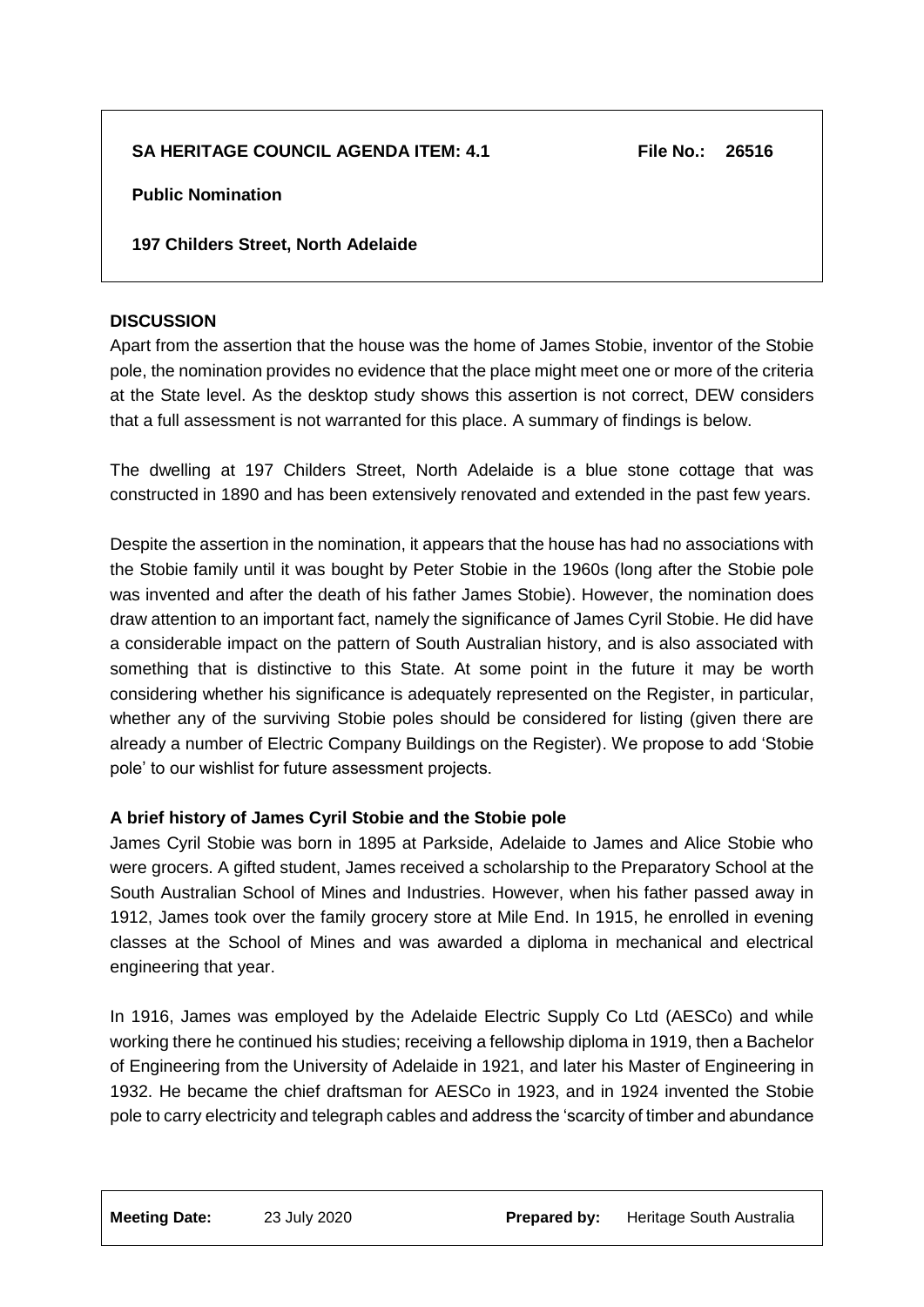of termites'1 in South Australia. Each pole consists of two steel I-beams held together with tie bolts and concrete fill. He applied for letters patent for the pole in 1924 and was later paid £500 by AESCo for the patent rights. Stobie went on to invent a number of other items and applied for patents for some of them in 1929, 1931 and 1940. In 1946, Stobie became the chief design engineer for ETSA, which took over from AESCo and then in 1950 he was made assistant to the manager of engineering research. Stobie passed away in 1953 at his home in Malvern.

## **Identifying where JC Stobie resided**

In 1915, a Jas Stobie storekeeper lived on Gladstone Street, Mile End. During the 1920s a place of residence doesn't appear in the Sands and McDougall Directories for JC Stobie or Jas Stobie, however, Mrs A Stobie, most likely his mother was living on Military Road, Henley Beach. Stobie is an unusual name and there are only three or four entries for it in the directories each year. It is possible that James and his wife Rita, whom he married in 1924, were residing with and supporting Alice Stobie as James had done after his father's death. While he disappears from the directories during the 1920s, JC Stobie engineer is listed in 1929 as residing at Franklin Street, Henley Beach. His grandson Michael, has confirmed that James did live at Henley Beach during the 1920s, before moving to 51 Austral Terrace, Malvern where he resided until he died (Attachment D).

#### **197 Childers Street**

The nomination suggests that the dwelling at 197 Childers street was the Stobie family home. A title search indicates that it was owned by Peter Stobie and his wife Margaret from 1966, Peter is James's son. A search of the Sands and McDougall Directories indicates that throughout the 1920s and until the mid-1950s, 197 Childers Street was the home of Mrs Eversley Thomas. In 1955 it was the home of FH Henderson until the early 1960s when Dr Peter Stobie, eye specialist, is listed as residing there. This suggests Peter may have lived at 197 Childers Street prior to purchasing the property with Margaret in 1966. There is no evidence that James Cyril Stobie lived at 197 Childers Street, as the family lived at Mile End where the family store was located, then at Henley Beach and Malvern.

In 2014, 197 Childers Street was assessed by McDougall and Vines as a part of the North Adelaide Heritage Survey. The recommendation at that time was 197 Childers Street should be listed as a local heritage place as it was found to meet two local heritage criteria, namely (a) and (d). Specifically, it 'represent[s] the continued construction of residences on recently subdivided town acres, particularly in the 1880s' and 'displays aesthetic merit and design characteristics of significance to North Adelaide as it's a typical 1880s Victorian residence'. It is unclear why, 197 Childers Street was not subsequently listed as a local heritage place.

#### **State Heritage Assessment**

The nomination has provided very little evidence to substantiate the claims made, nor has the nominator applied the criteria in a rigorous manner in keeping with the guidelines and threshold

<sup>1</sup> Australian Dictionary of Biography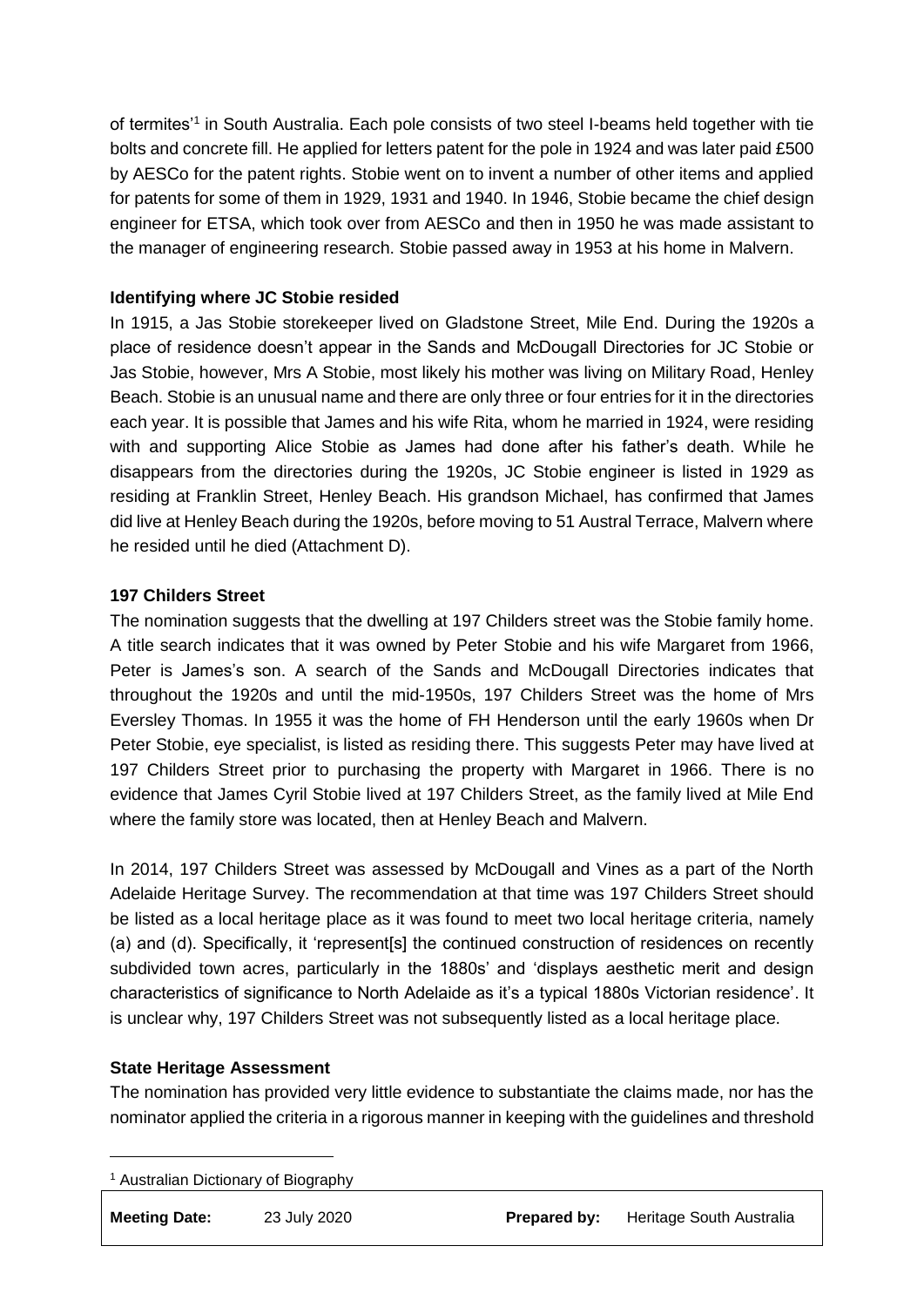required for State Heritage listing. Most of the assertions in the nomination form pertains to local heritage criteria and the local rather than State context. A review of the evidence provided and available sources suggests that there are no grounds for suggesting the nominated place could fulfil any of criteria  $(a) - (f)$ . The only possible grounds for considering the place to have State values relate to criterion (g) because of the significance of James Cyril Stobie. An analysis against criterion (g) is provided below.

*(g) It has a special association with the life or work of a person or organisation or an event of historical importance.* 

James Cyril Stobie is an important South Australian inventor and engineer who is most wellknown for developing the Stobie pole. Since its development in 1924, the Stobie pole has become a ubiquitous part of the South Australian landscape and played a vital role in the supply of electricity to South Australians. A recent nomination claimed that James Stobie lived at 197 Childers Street and consequently that the place is associated with this important South Australian and his invention. However, there is no evidence to suggest that James Cyril Stobie lived at 197 Childers Street, nor that he worked on the development of the Stobie pole there. Rather, he most likely lived at Henley Beach and then, from 1930 until his death in 1953, at Malvern.

Stobie developed the pole while employed by AESCo, although seemingly not for them as an employee as the company later purchased the rights to the patent. However, there are three State Heritage Places on the South Australian Heritage Register that are associated with AESCo, namely:

- Former Adelaide Electric Supply Company Converter Station, 8-51 East Terrace, Adelaide, SHP 10985
- Tandanya (former Adelaide Electric Supply Company Power Station), 241-259 Grenfell Street, Adelaide, SHP 10984
- Former Adelaide Electric Supply Co Ltd Four former garages and two double storey office/workshop buildings, 32-56 Sir Donald Bradman Drive, Mile End, SHP 26308

James Cyril Stobie is an important South Australian and his invention of the stobie pole deserves recognition, however, 197 Childers Street has no known association with him or his development of the Stobie pole. Instead it became the home of his son Peter, nearly a decade after James' death.